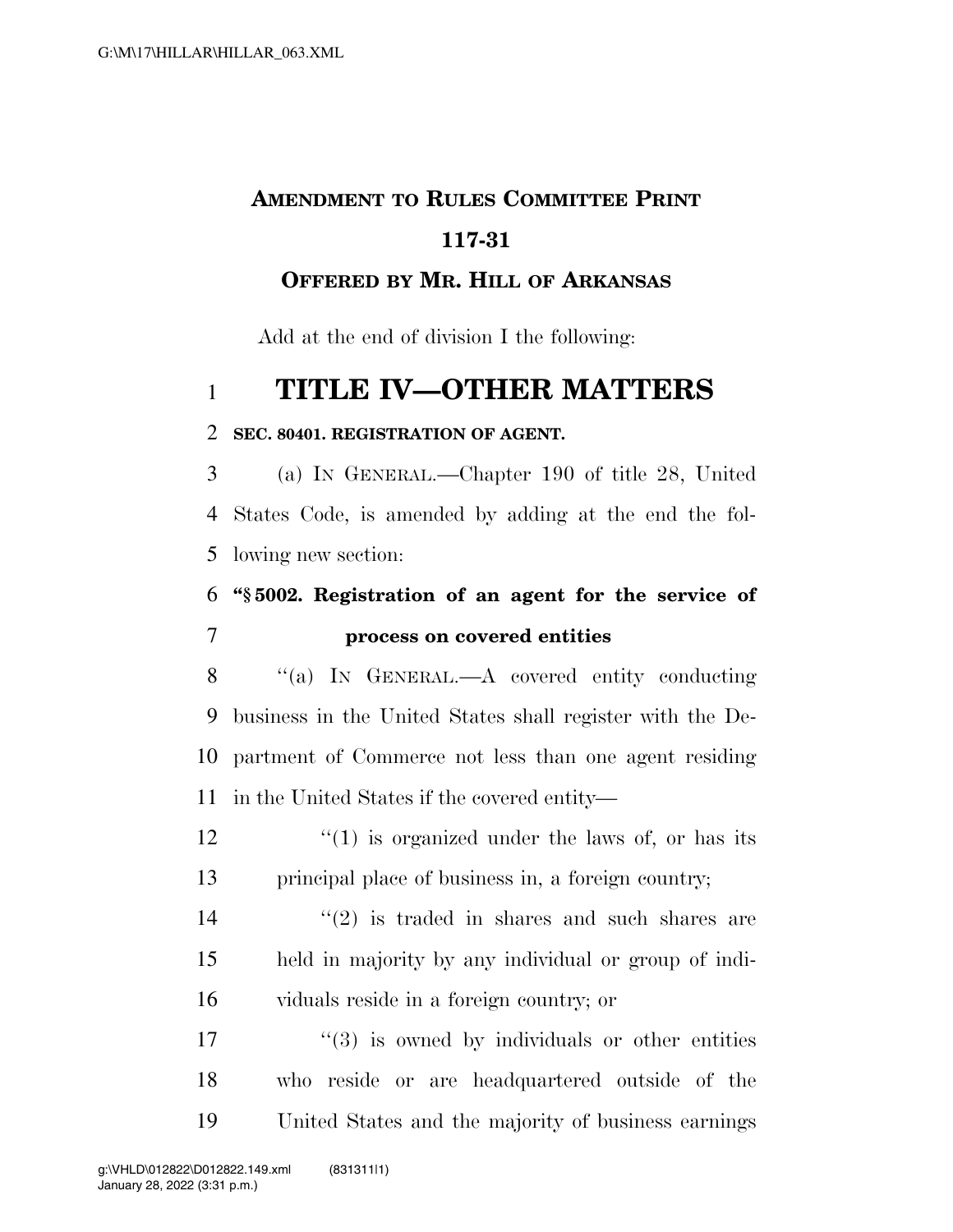$\mathfrak{D}$ 

 of the covered entity are derived from commerce out- side of the United States. ''(b) FILING.—A registration required under sub-section (a) shall be filed with the Department of Com-

merce not later than 30 days after—

 $\mathfrak{b}$   $\mathfrak{t}(1)$  the date of enactment of this Act; or

7  $\frac{1}{2}$  the departure of the previously registered agent from employment or contract with the covered entity.

10 "(c) PURPOSE OF REGISTERED AGENT.—

 $\frac{1}{1}$  AVAILABILITY.—A covered entity shall en- sure that not less than one registered agent on whom process may be served is available at the busi- ness address of the registered agent each day from 9 a.m. to 5 p.m. in the time zone of the business ad- dress, excluding Saturdays, Sundays, and Federal holidays.

18 "(2) COMMUNICATION.—The registered agent shall be required to be available to accept service of process on behalf of the covered entity under which the agent is registered by the means of any commu- nication included in the registration submitted to the Department of Commerce.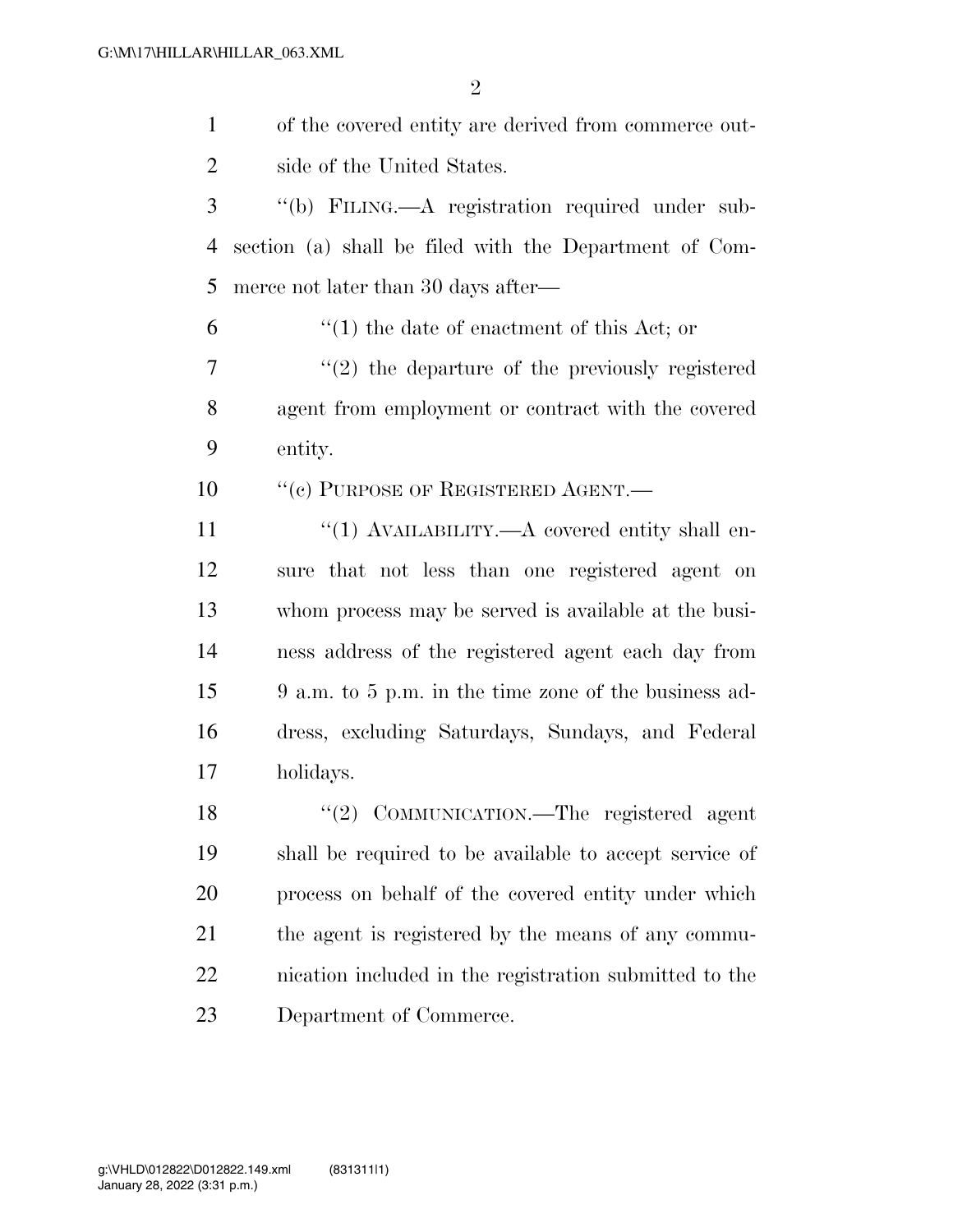| $\mathbf{1}$   | "(d) COOPERATION.—A registered agent shall co-                  |
|----------------|-----------------------------------------------------------------|
| 2              | operate in good faith with the United States Government         |
| 3              | and representatives of other individuals and entities.          |
| $\overline{4}$ | "(e) REQUIRED INFORMATION.—The registration                     |
| 5              | submitted to the Department of Commerce shall include           |
| 6              | the following information:                                      |
| 7              | $\cdot\cdot\cdot(1)$ The name of the covered entity registering |
| 8              | an agent under this section.                                    |
| 9              | $\lq(2)$ The name of the Chief Executive Officer,               |
| 10             | President, Partner, Chairman, or other controlling              |
| 11             | individual of the covered entity.                               |
| 12             | $\cdot\cdot\cdot(3)$ The name of the individual who is being    |
| 13             | registered as the agent for the service of process.             |
| 14             | $\cdot$ (4) The business address of the covered entity          |
| 15             | registering an agent under this section.                        |
| 16             | $\cdot\cdot$ (5) The business address of the individual who     |
| 17             | is being registered as the agent for the service of             |
| 18             | process.                                                        |
| 19             | $\cdot\cdot$ (6) Contact information, including an email        |
| <b>20</b>      | address and phone number for the individual who is              |
| 21             | being registered as the agent for the service of proc-          |
| 22             | ess.                                                            |
| 23             | "(7) The date on which the agent shall begin                    |
| 24             | to accept service of process under this section.                |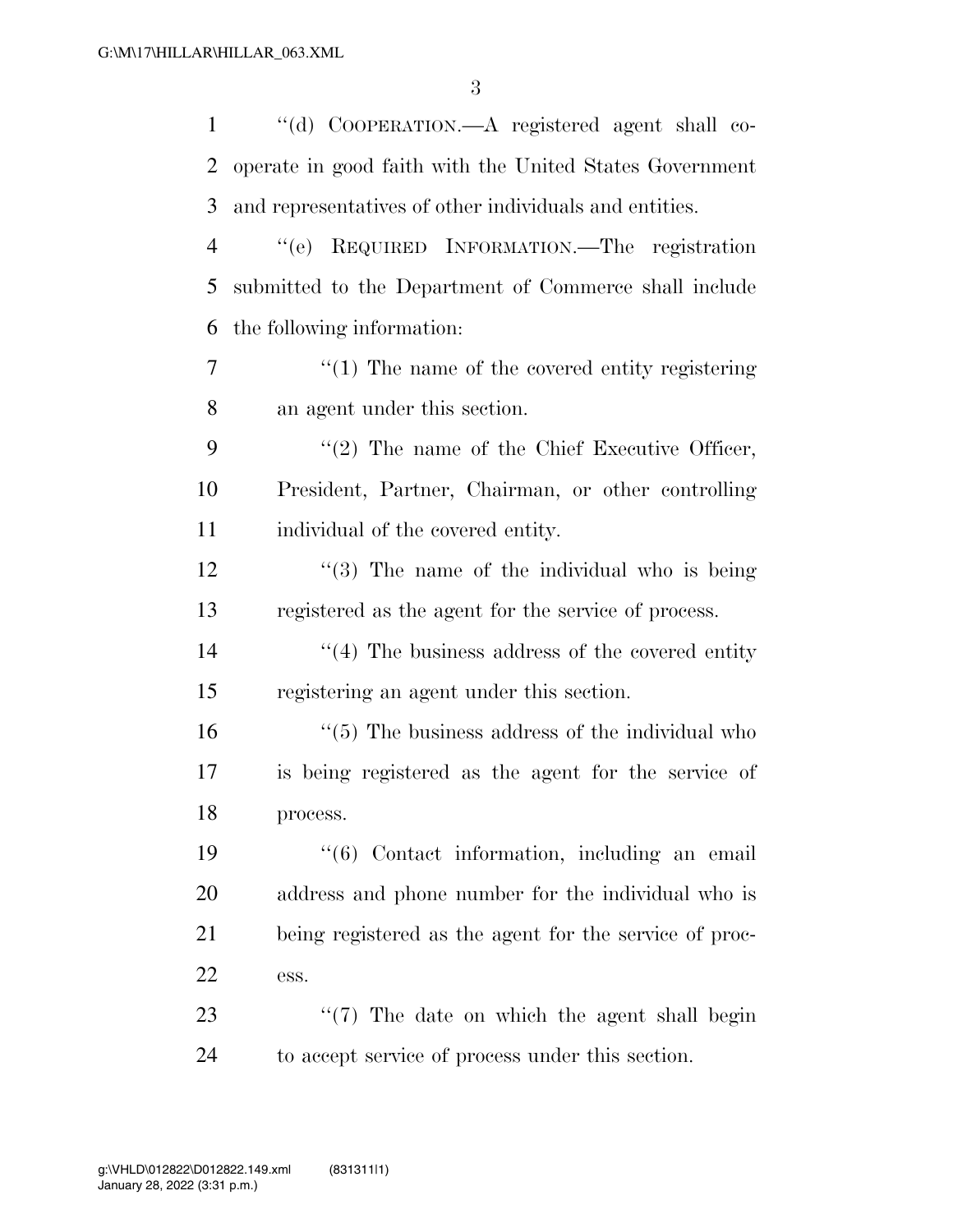''(f) WEBSITE.—The information submitted to the Department of Commerce pursuant to this section shall be made available on a publicly accessible database on the website of the Department of Commerce.

 ''(g) PERSONAL JURISDICTION.—A covered entity that registers an agent under this section thereby consents to the personal jurisdiction of the State or Federal courts of the State in which the registered agent is located for the purpose of any regulatory proceeding or civil action relating to such covered entity.

''(h) DEFINITIONS.—In this section:

12 "(1) COVERED ENTITY.—The term 'covered en-tity' means—

 ''(A) a corporation, partnership, associa- tion, organization, or other combination of per- sons established for the purpose of commercial activities; or

18 ''(B) a trust or a fund established for the purpose of commercial activities.

20 "(2) DEPARTMENT OF COMMERCE.—The term 'Department of Commerce' means the United States Department of Commerce.''.